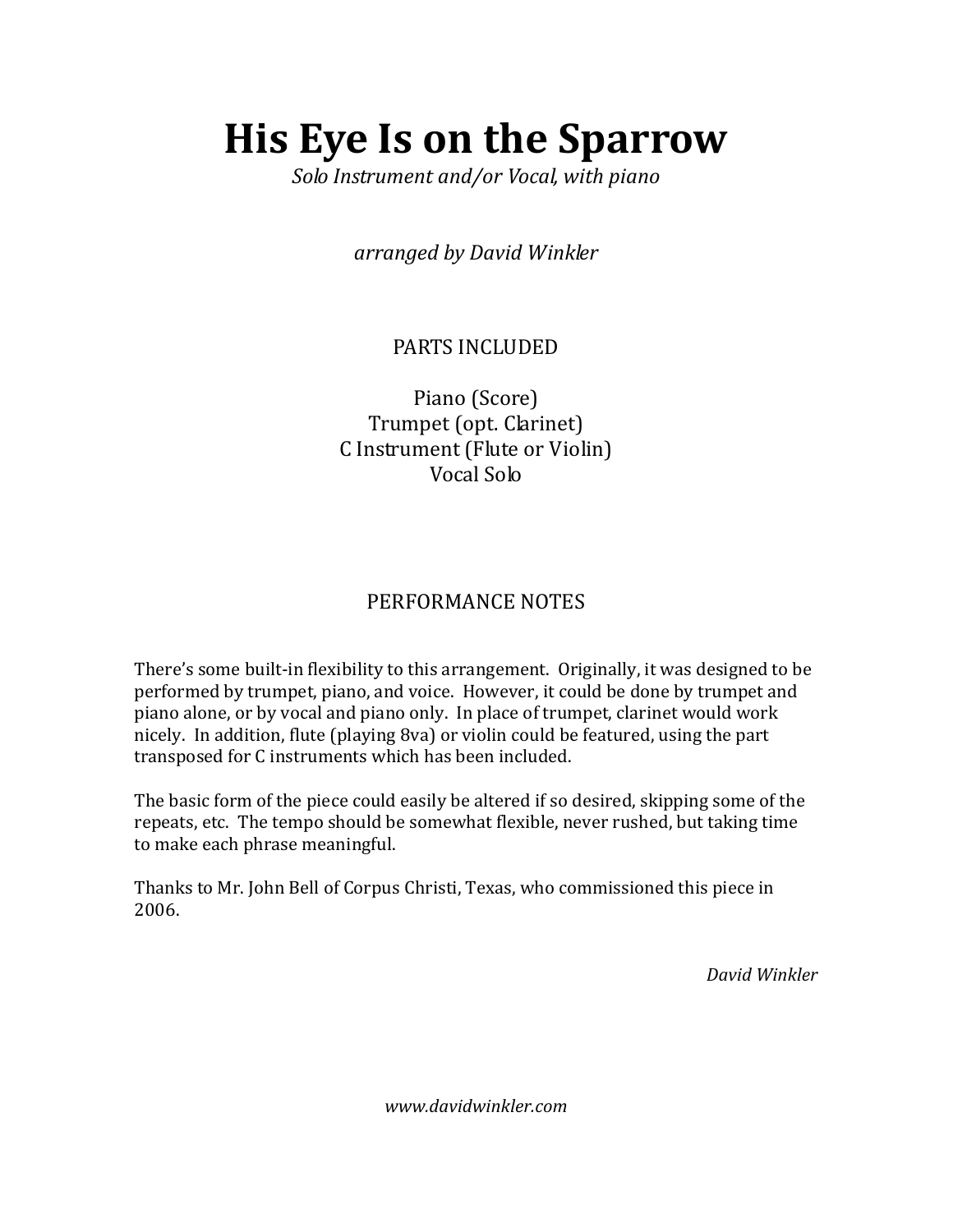*in loving memory of Professor Gabriel Forrez of Leuven, Belgium*

## **His Eye Is on the Sparrow**

Words by Civilla D. Martin Music by Charles H. Gabriel *arranged by David Winkler*

*Freely and expressively*  $\left(\bullet = \text{ca. } 50\right)$ 

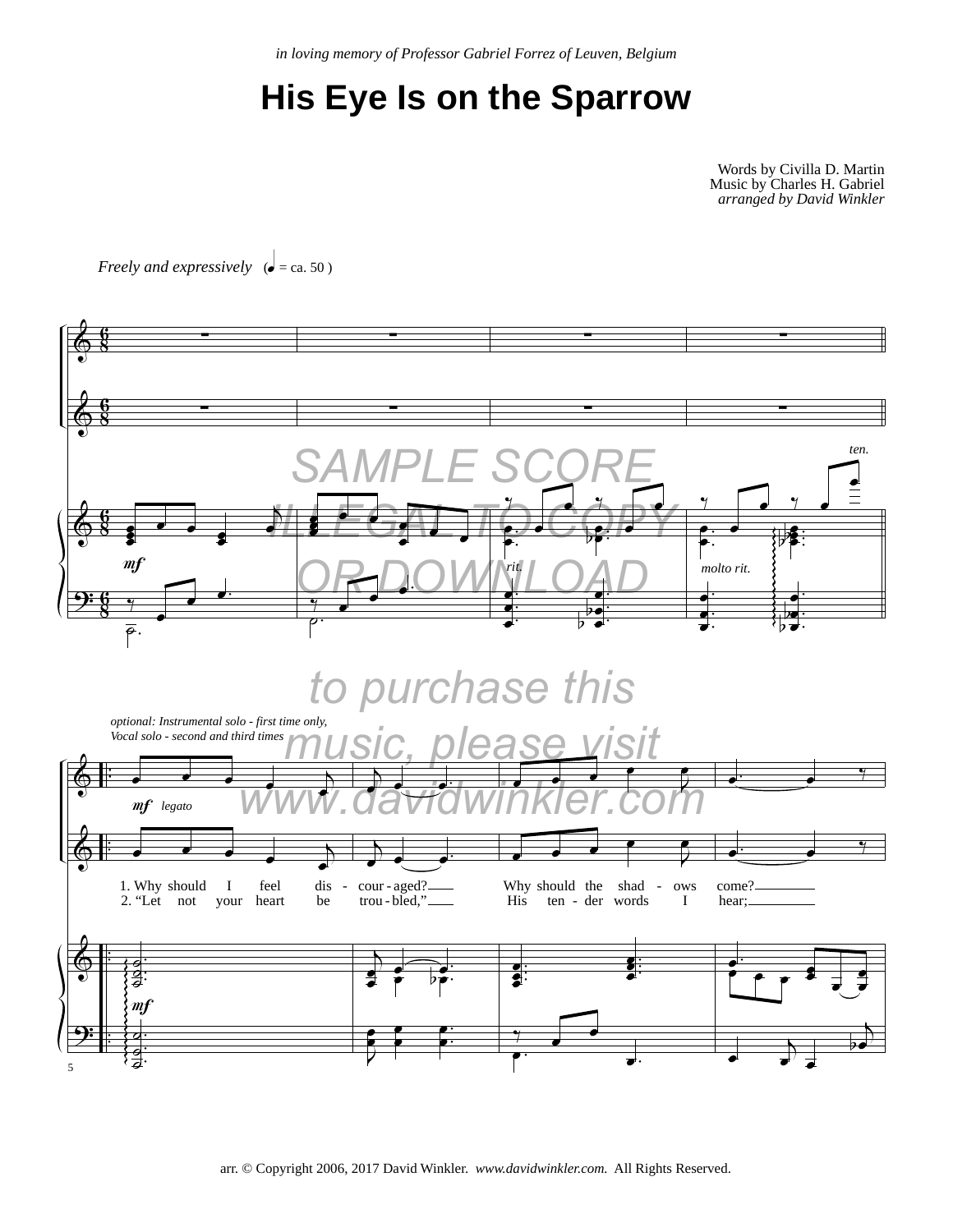**His Eye Is on the Sparrow - page 2** 

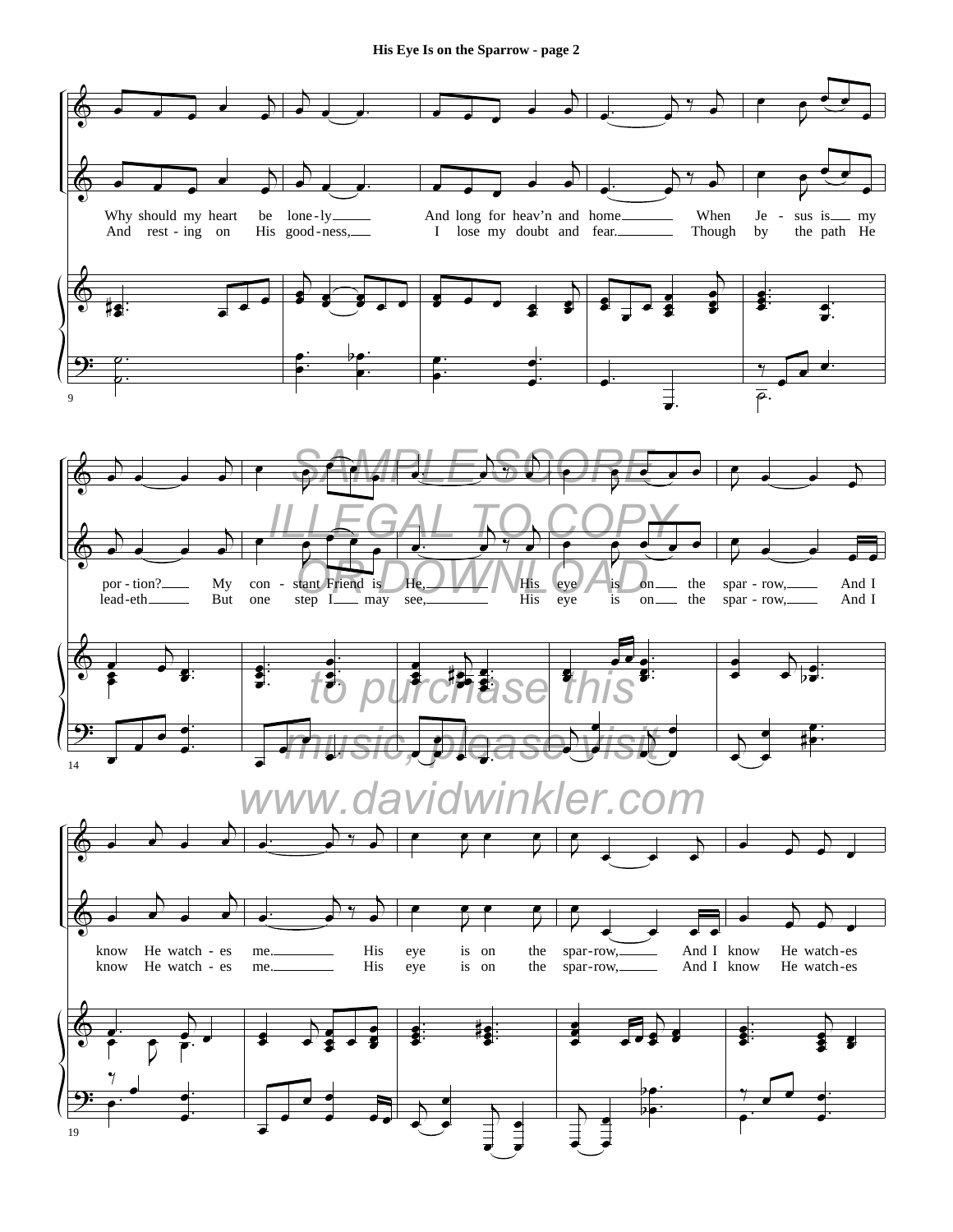**His Eye Is on the Sparrow - page 3** 

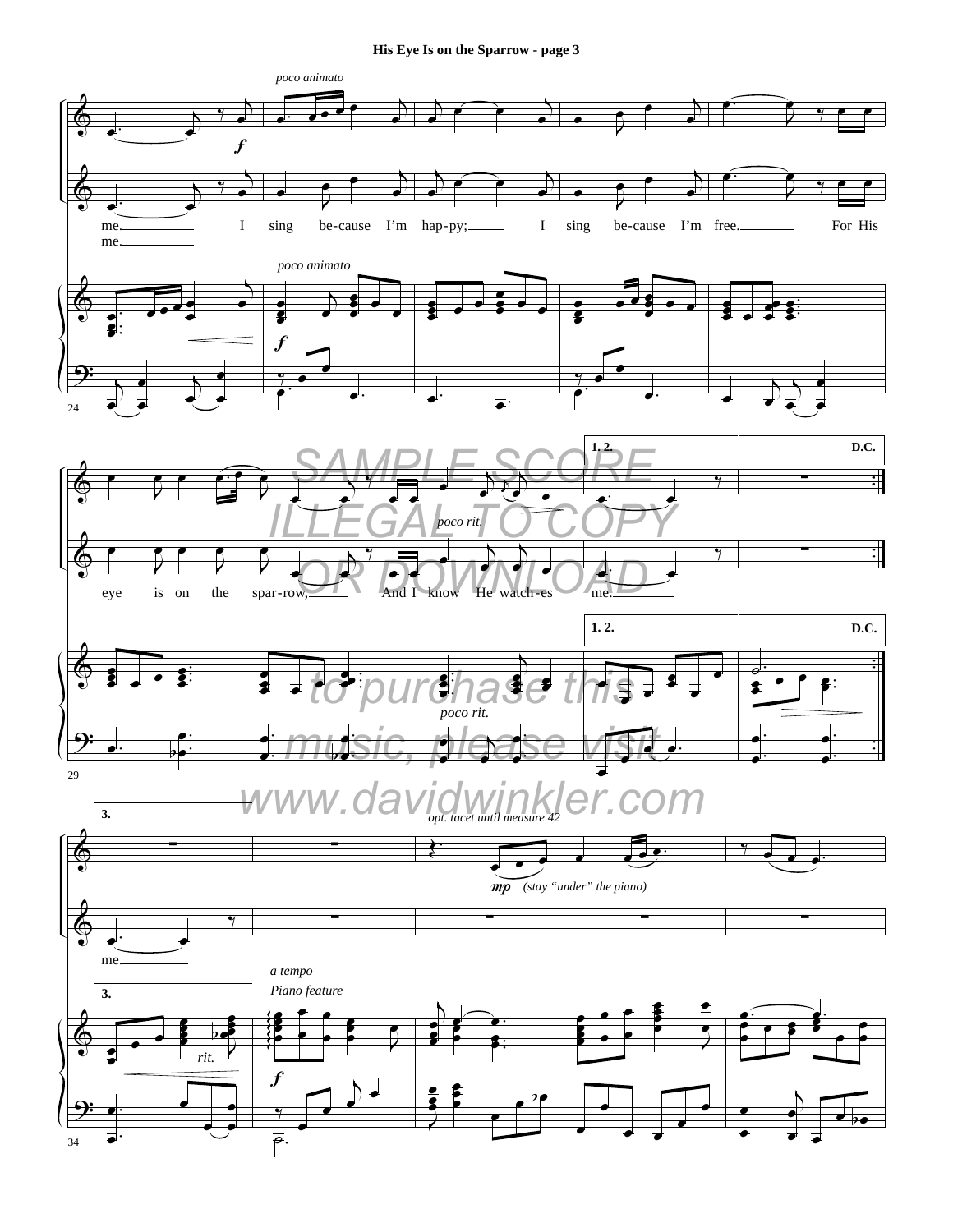**His Eye Is on the Sparrow - page 4**